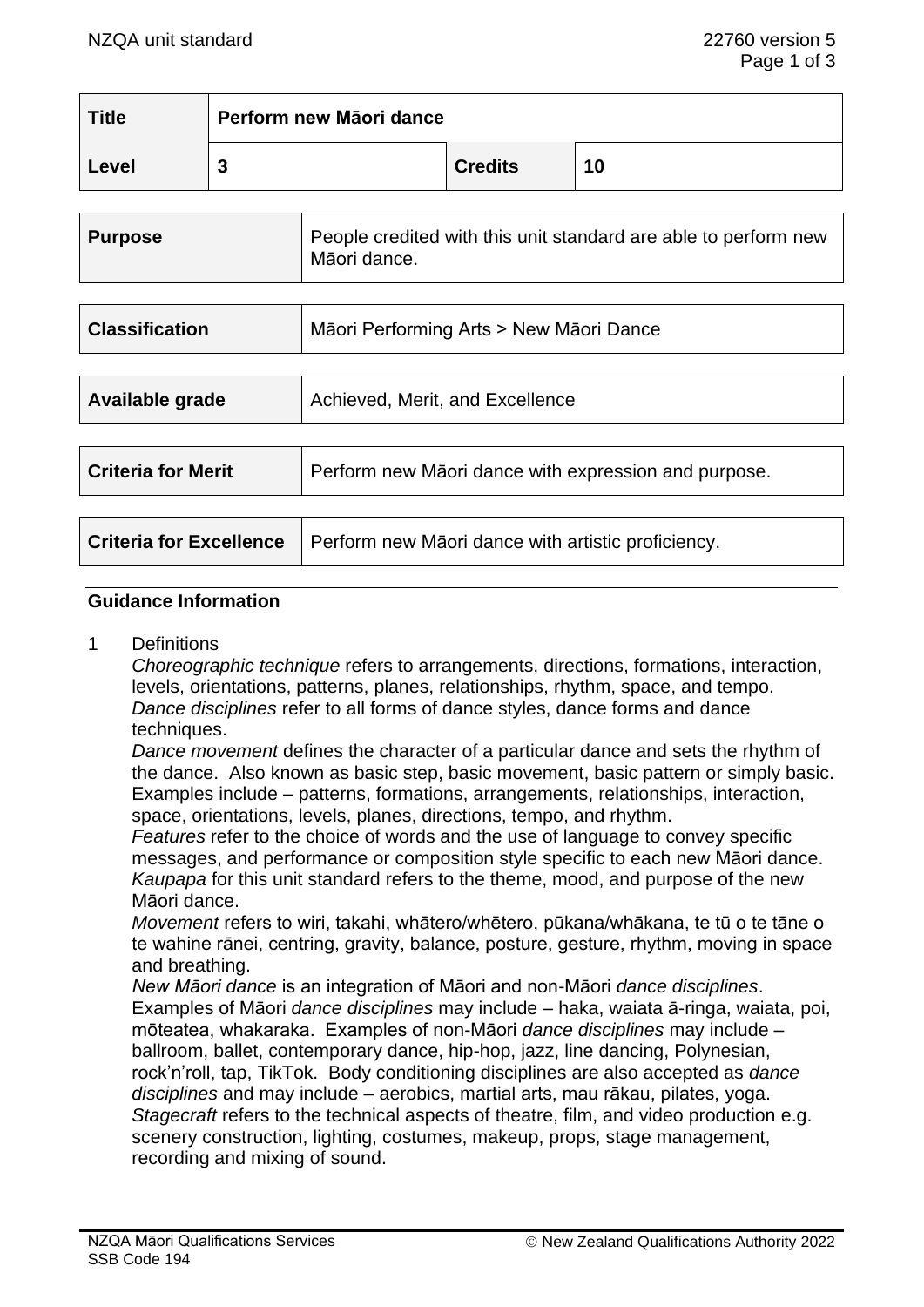- 2 *Perform new Māori dance with expression and purpose* will be evidenced through:
	- maintaining the tone and the essence;
	- use of deliberate movements and appropriate actions;
	- interpretation of the kaupapa of the dance;
	- displaying the features and/or the choreographic intention;
	- clarity of movements;
	- generally accurate timing:
	- interaction with, and sensitivities to others;
	- maintain focus.
- 3 *Perform new Māori dance with artistic proficiency* will be evidenced through:
	- the kaupapa performed with creativity and confidence;
	- contribution of individual parts to the whole dance;
	- control of technical requirements;
	- sustaining the delivery of new Māori dance from start to finish;
	- sustaining new Māori dance with deliberate movements and appropriate expression from start to finish.
- 4 It is encouraged that the concepts of ihi, wehi, and wana are explored to provide learners with a meaningful understanding of the essential skills when performed at a higher level.
- 5 Referencing

All sources of information must be referenced. Referencing will prepare ākonga for academic writing.

- 6 There is an expectation that basic knowledge of te reo, appropriate pronunciation of kupu Māori, and tikanga will be used during the teaching and assessment of this unit standard.
- 7 Assessment

Assessment may take place in a learning environment or in a public performance. Assessment of skills may occur in individual or group settings, but each candidate must demonstrate individual competence.

Performance must be at least three minutes in length.

# **Outcomes and performance criteria**

### **Outcome 1**

Perform new Māori dance.

### **Performance criteria**

- 1.1 New Māori dance is performed in relation to a kaupapa.
- 1.2 Technical skills are evident in the performance.
	- Range technical skills include stagecraft, choreographic technique, movement; evidence of two examples for each technical skill is required.